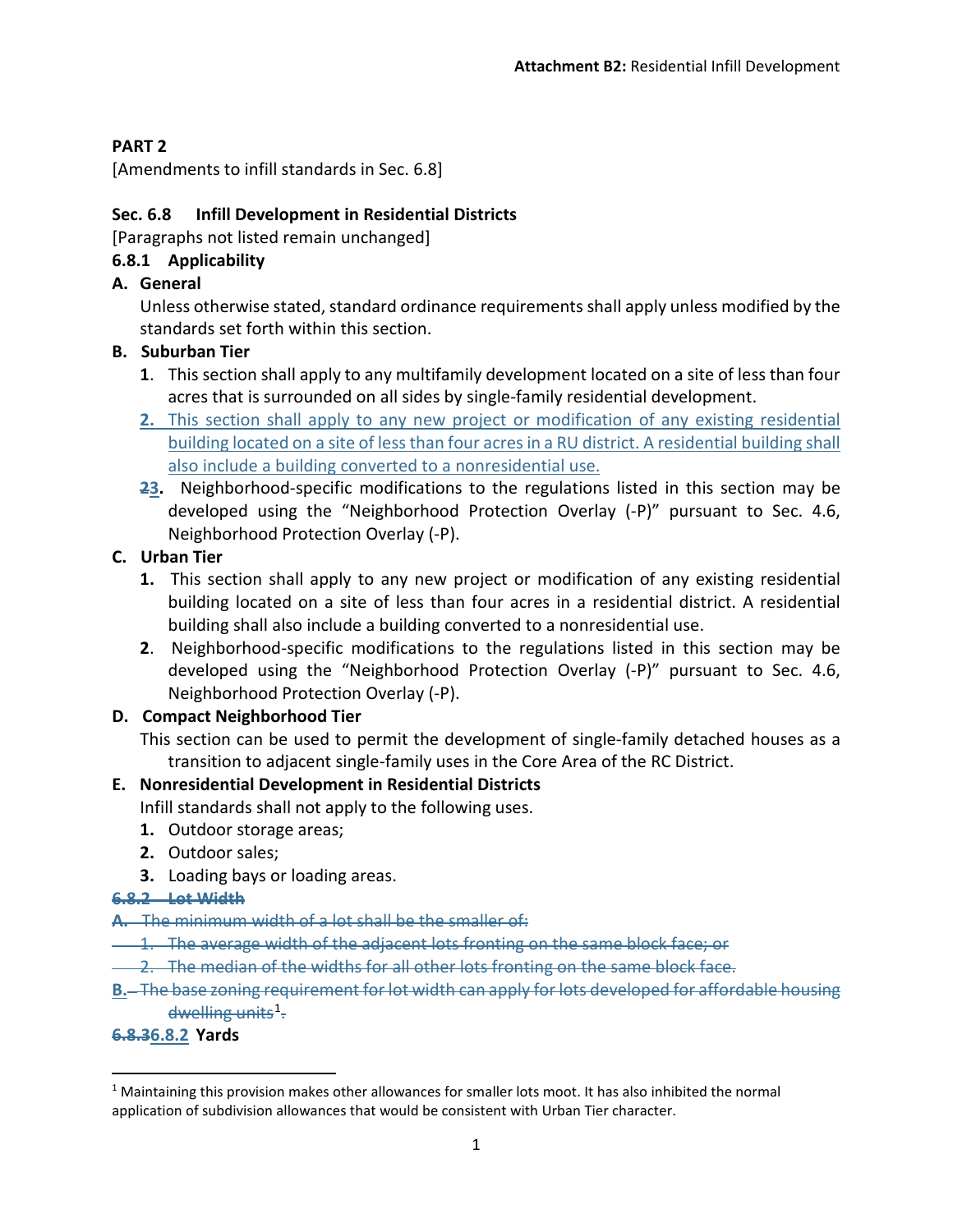#### **A. Street Yards**

#### **1. Context Area**

**a.** The context area for the required street yard of the subject lot shall be the established street yards (as defined by the distance between the primary structure on each property and the edge of the right-of-way) on residential lots, including structures converted to nonresidential use, with residential zoning along the same block face.

(1) For the purposes of this Section, all lots on both sides along a cul-de-sac or other similar street section shall be considered a block face.

(2) Corner lots shall be included only if the main entrance of the primary structure on the lot faces the subject block face.

**b.** Vacant lots shall apply if the primary structure was demolished after January 1, 2006. GIS maps, demolition documents, and any available surveys shall be used to determine the street yard of the demolished building. If no documentation is available, then the minimum or maximum street yard of the zoning district, as applicable, shall be used.

**c.** Flag lots shall not be used for considering street yards. For flag lot yard requirements, see paragraph 6.1[2](#page-1-0).5, Flag Lots.<sup>2</sup>

#### **C. Landscaping**

In addition to required street trees, at least one canopy or understory tree shall be planted or retained on the lot. For planting, the *Durham Landscape Manual* shall be used for species and planting area.<sup>[3](#page-1-1)</sup>

nfill development shall continue the pattern of street yard trees that has been established on all lots within 150 feet of the property unless an intervening street exists prior to that distance, in which case the street location shall define the terminating point of the required street tree pattern. When new trees are planted, they shall be a variety that, at maturity will be similar in height, width, and form to existing trees in the context area

## **6.8.46.8.3 Buildings**

#### **A. Context Area**

The context area for measurement of standards in this section shall be based on any principal buildings located on lots within 150 feet of the property line of the proposed site. Where an intervening street exists within this 150-foot distance, the street shall be considered the furthest extent of the context area (no measurements are required on neighboring blocks).<sup>[4](#page-1-2)</sup>

## **BA. Building Width**

New construction shall not exceed the average building width for existing residential structures in the context area established in paragraph 6.8.3A.1, Context Area, by more than 25%, unless a building articulation of at least six feet in depth at a point that mimics the average building width in the context area is provided.

<span id="page-1-0"></span><sup>&</sup>lt;sup>2</sup> To clarify how flag lots are reviewed.

<span id="page-1-1"></span><sup>&</sup>lt;sup>3</sup> Adapted from the Old West Durham NPO and clarifies a section that is subjective and difficult to enforce.

<span id="page-1-2"></span><sup>4</sup> This standard created a different context area than the one used for street yards, which creates confusion and additional complexity. Staff has determined that the street yard context area standard is appropriate.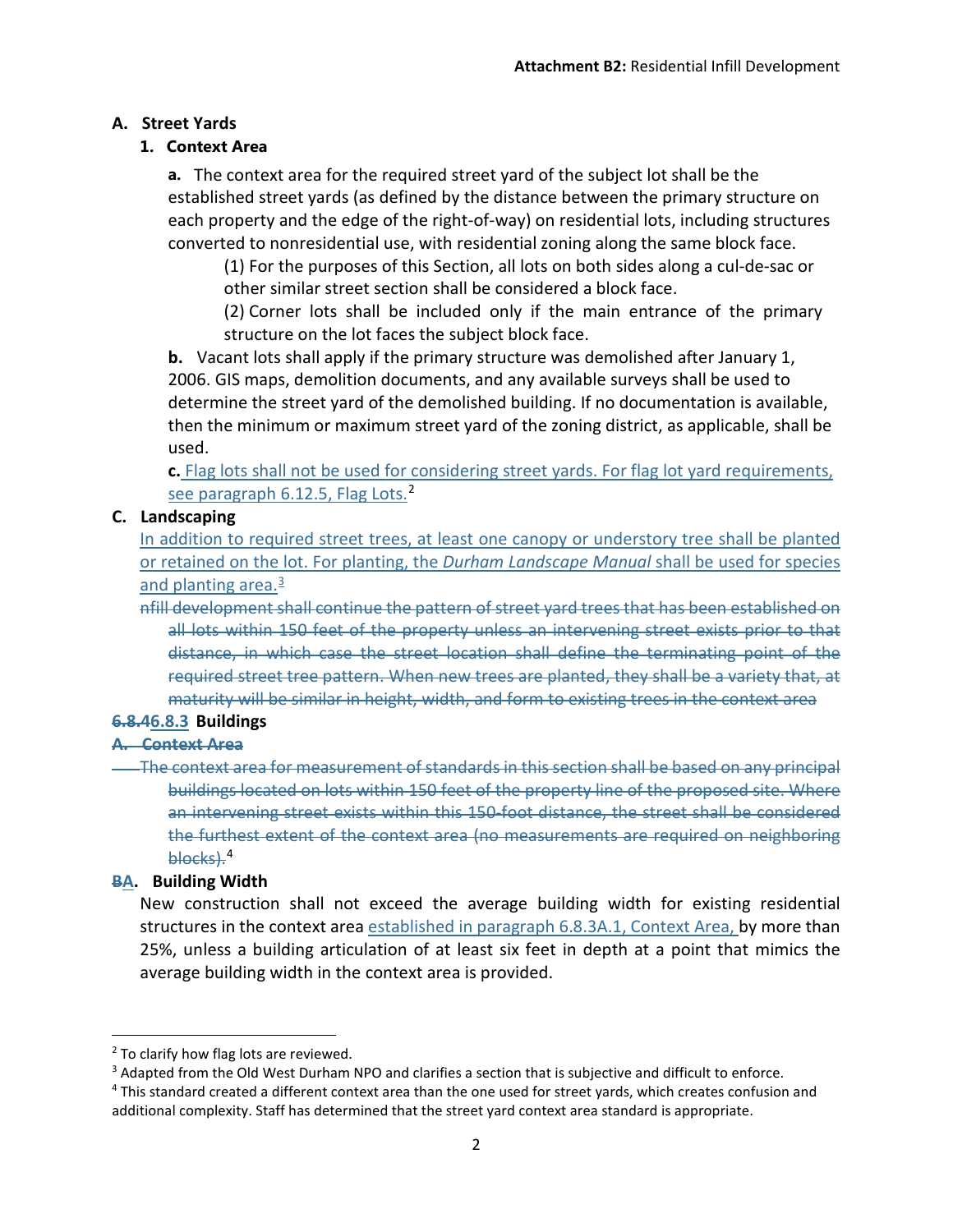#### **CB. Building Height[5](#page-2-0)**

The maximum height of a primary structure shall not exceed the height of the lesser of either of the following:

- **1.** The maximum height permitted by the zoning district; or
- **2.** More than 14 feet taller than the shortest height of primary structures on any adjacent structurelots along the block face, except for those portions of the new or modified structure that lie more than 25 feet from the adjacent structure.
	- **a.** If there is not a primary structure on an adjacent lot, the next lot along the block face shall be used.
	- **b.** If the next lot also lacks a primary structure, then the height of the vacant adjacent lot shall be the maximum allowed by the zoning district.
- **DC. Main Entrance** [Text remains unchanged]

#### **ED. Garages, and Access, and Parking**

**1.** Where a lot abuts an alley access is provided and developed a publicly improved and maintained alley, all vehicular access shall be taken from the alley.

**2.** When a garage entrance faces a street other than an alley, a single garage entrance shall be no more than 22 feet in width.

**3.** The construction material of the garage shall match that of the primary structure.

This shall not apply  $\leftarrow$  if the primary structure is a single-family or two-family structure. **E. Downspouts**

For sites in the Urban Tier where no other stormwater controls are required, downspouts shall direct stormwater run-off over pervious area and not piped to right-of-way.<sup>[6](#page-2-1)</sup>

## **6.8.56.8.4 Vehicular Use Areas[7](#page-2-2)**

#### **A. Residential**

- **1.** Infill residential uses shall locate on-site parking to conform to the predominant location of parking in the context area established in subsection 6.8.4A, Context Area, or to the rear of the structure.
- **21.** No on-site parking is required if placement of a single-family or two-family primary structure, based upon the required street yard, conflicts with the minimum dimensional standards for on-site parking. This parking exemption shall apply to lots measuring 40 feet in width or less.
- **2.** A vehicular use area includes all surface area designated or utilized for [vehicle](https://durham.municipal.codes/UDO/17.3-V__83467144e8aa33bf67ff729d1540fa81) parking or vehicle access.
- **3.** The maximum width of the vehicular use area shall be 12 feet; however, the vehicular use area can expand up to 24 feet in width to accommodate garage access or parking. The total additional vehicular use area beyond 12 feet in width shall: **a.** Be behind the front [building line;](https://durham.municipal.codes/UDO/17.3-B__b4daf3661b0f38ab5ef36b4fd542cc21)

<span id="page-2-0"></span> <sup>5</sup> The current allowance is maintained, but modified consistent with the November discussion draft. The modifications make the current text simpler and provides clearer rules.

<span id="page-2-1"></span> $6$  Originally proposed in the March draft to apply only to reduced lot sizes. Added to apply to any urban infill site.

<span id="page-2-2"></span> $<sup>7</sup>$  The proposed changes utilize the standards from the Old West Durham NPO.</sup>